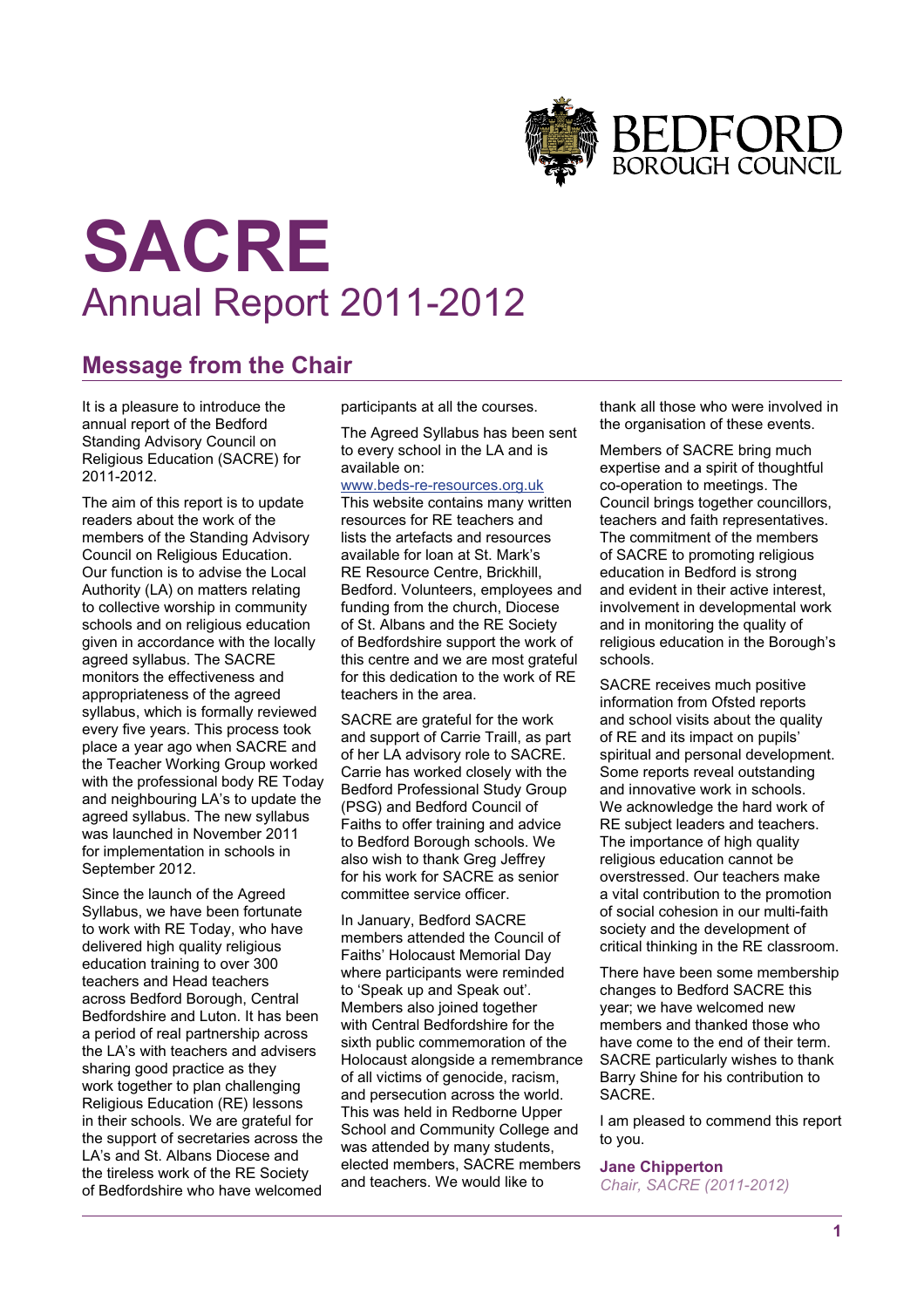# **Standards in Religious Education**

Previously at each of the meetings of SACRE, members considered sections of the Ofsted reports which referred to judgements on Spiritual, Moral, Social and Cultural (SMSC) development and Community Cohesion. As well as reviewing all Statutory Inspection of Anglican Schools (SIAS) reports, focusing on comments and judgements on RE and Collective Worship.

However from January 2012 Ofsted Framework, Inspectors will judge the quality of education provided in the school, its overall effectiveness, taking account of the four principal judgements and how well the school is promoting the pupils' spiritual, moral, social and cultural development and the extent to which the education provided by the school meets the needs of all pupils including those who have disabilities and those who have special educational needs. Therefore whilst still reported on, SMSC does not have a separate grade while Community Cohesion is no longer reported on.

It is important to note that in judging the school's overall effectiveness, inspectors consider whether:

- the standard of education is 'good' (grade 2), or exceeds this standard sufficiently to be judged as 'outstanding' (grade 1)
- the school 'requires improvement' as it is not a 'good' school because one or more of the four key judgements 'requires improvement' (grade 3), and/or there are weaknesses in the overall provision for pupils' spiritual, moral, social and cultural development.

Between September 2011 and January 2012, a total of seven Bedford Borough Schools were inspected under the old Section Five Ofsted Framework. Of these, three were middle schools and four were lower schools.

In the aspect of SMSC, 14% (1) of schools were judged outstanding, 43% (3) were judged as good and 43% (3) as satisfactory.

Under the judgement of Community Cohesion, 14% (1) of schools were judged to be outstanding in this area, 29% (2) were judged good and whilst 57% (4) were judged satisfactory.

From January 2012 to July 2012, twelve Bedford Borough Schools were inspected under the new Section Five Ofsted Framework. Of these seven lower or primary schools, three were middle schools and two were specialist schools.

Due to the important nature of SMSC under the new Section Five Ofsted Framework, all judgements made in relation to SMSC have been recorded from each report as well as the details of the inspection team with the intension of creating a report on the local picture of SMSC practice to inform and support schools further to be written and released in 2013.

## **Bedford Borough RE Examination Results in 2012**

The results below represent the results in all seven Bedford Borough Schools. We are now able to report upon the results from the Bedford Academy therefore this needs to be taken into account when comparing 2012 results to 2011.

#### **Religious Studies Exam: GCSE Short Course**

Across the Borough there were 532 students entered for this examination. Of these 58.1% gained a grade between A\* and C and 98.3% between A\* to G. 'White British' students made up the majority of these entries (367) with "Asian" students in the next largest group (95). The cohort was made up of 261 girls and 271 boys. Girls outperformed the boys at grades A\* - C (64% to 52%)

#### **Comparison to 2011**

The number of students entered for this examination fell by 38 students in 2012. The percentage gaining between A\* - C also rose by 4.9%. The picture regarding gender representation remains the same as in 2011 as girls continue to outperform boys at grades A\* - C.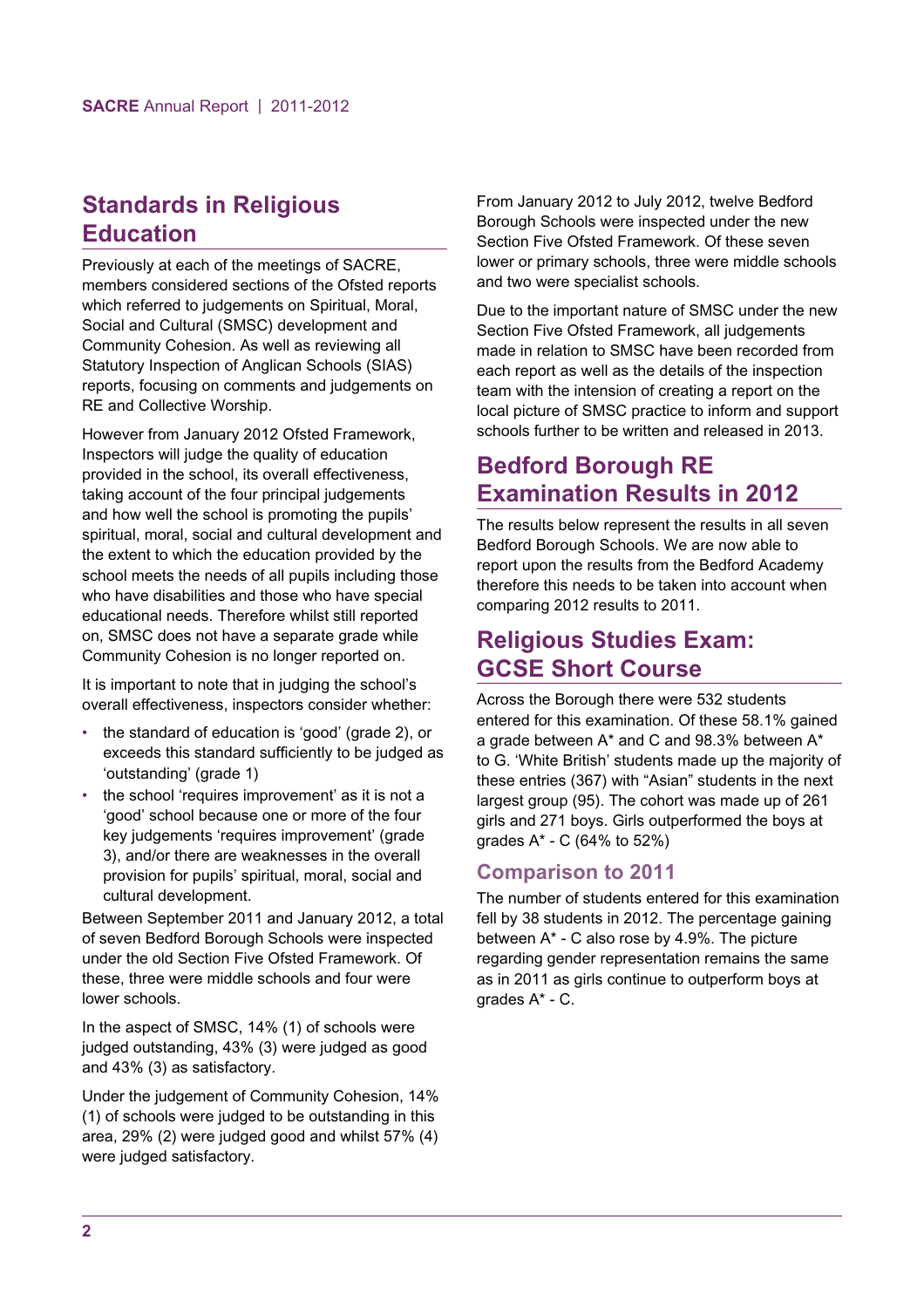# **Religious Studies Exam: GCSE Full Course**

Six of the seven Borough's upper schools entered students for this examination. There were 718 students entered across the Borough. Two schools entered considerably more students than the other three. (Sharnbrook 322 and St. Thomas More 184). 74.2% of students gained grades A\* - C with 98.2% gained A\* - G. Again, White British students represented the largest group entered (536).Asian students was the second largest group entered (84). The cohort was made up of 401 girls and 317 boys. Girls outperformed the boys at grades A\* - C (77.8% - 69.7%).

#### **Comparison to 2011**

165 more students were entered for this examination than 2010 (553 in 2011). Furthermore 343 more students studied full course RE for their exam in 2012 than in 2010. Plus two more local Bedford Borough schools offered full course RE in 2012 than in 2011. The percentage of students gaining an A\* - C rose slightly on 2011 +4.6%. In 2011, girls also outperformed the boys at grade A\* - C however while girls attainment fell slightly (-1.4) boys rose by 10.4%.

## **End of Key Stage 5 outcomes**

The data shown reflects those students leaving school in Year 13 and does not include the Year 12 results for the current year. These will be reported when the students are at the end of Key Stage 5.

# **Religious Studies Exam: GCE AS Level**

24 students completed Key Stage 5 from 4 different upper schools with an AS in RE. 25% gained a grade between A – B. Of the 24 students entered, 17 were of White British heritage. The cohort was made up of 16 girls and 8 boys. Boys and girls equally achieved at grade  $A - B$  (25%).

#### **Comparison with 2011**

2 more students were entered for this examination in 2012 compared to 2011.

## **Religious Studies Exam: GCE A Level**

68 students were entered across 4 upper schools. Of these 7.4% gained an A\* in their examination. 19.2% gained between A\* - A, 54.4% between A\* - B and 100% between A\* - E. White British students represented the majority ethnic grouping at 42 students with the 16 Pakistani Asian students forming the second largest groups. The cohort was made up of 46 girls and 22 boys. Boys slightly outperformed the girls at grades A\* - B (54.5% - 54.3%).

#### **Comparison with 2011**

Entries were slightly up in 2012, (+7 students). The percentage of students attaining at either a grade A\* or A rose in 2011 by 1.2% and the percentage of students obtaining grade A\* - B rose by 5.2%. Boys outperformed girls with girls attainment at grades A\* - B rising slightly by 3.3%, boys attainment at grades A\* - B rose by 31.4%.

#### **In school support**

Across the academic year, four Bedford Borough schools received Foundation Subjects support in terms of RE. This can be broken down into three lower schools and one middle school. These consist of supporting a newer school develop their department and how RE fits into the curriculum, assessment in RE, which the Lead Teacher for RE is assisting with and support with a parental query.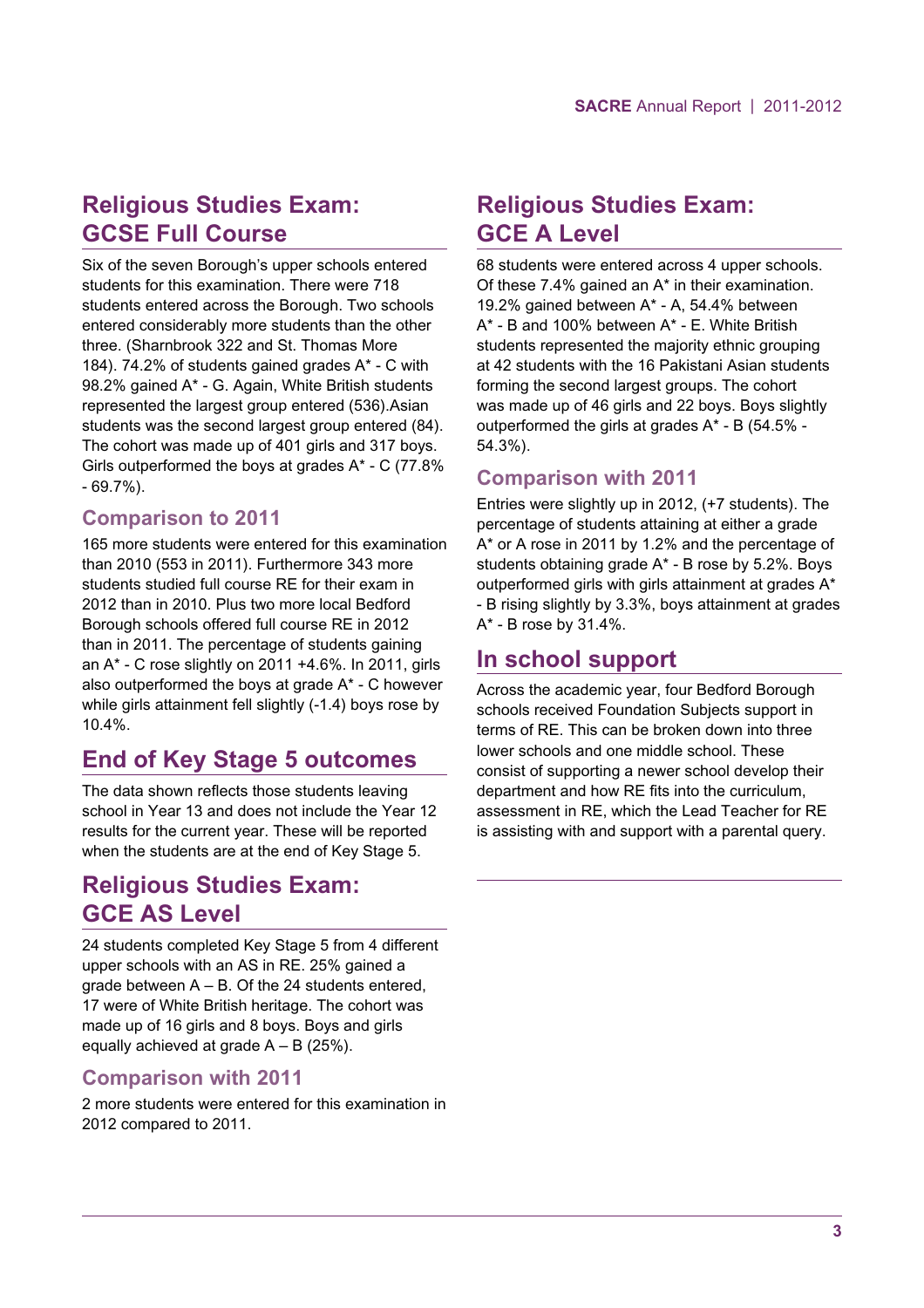## **LA Agreed Syllabus and Launch Events**

Three launch events were held to introduce the new LA Agreed Syllabus to our schools. Two events were held at Putteridgebury Luton with the final event being held at the Marston Centre in Bedford.

The launches were beneficial for teachers as it gave teachers from all phases the opportunity to meet and listen to changes in our syllabus, access workshops led by national figures and hear and share new ideas specific to their age range.

Participant feedback was very positive and SACRE would like to thank Jane Chipperton, Lat Blaylock and Fiona Moss for all of their hard work.

Bedford Borough winner of the designing art work for the syllabus, Lucy from Putnoe Primary attended the first launch event on the 2 November 2011 to be presented with her award from Deputy Major Charles Royden. Lucy's art work is featured on page 107 in the syllabus.

**Syllabus Event 2 Nov 2011 24 Nov 2011 19 April 2012 Overall Breakdown** Number of Delegates 12 22 12 12 22 22 56 Lower Schools (%) | 16(31) | 8(16) | 16(31) | 40(78) Middle Schools (%)  $(3(21)$  2(14) 1(7) 6(43) Upper Schools (%)  $0(0)$   $0(0)$   $0(0)$   $0(0)$   $0(0)$   $0(0)$   $0(0)$ Special Schools & PRU  $\binom{0}{0}$  0(0) 1(25) 1(25) 1(25) 2(50) All Schools (%)  $\vert$  19(25)  $\vert$  11(14) 18(24) 18(24) 48(63)

Below is a full break down of attendance in terms of phase range over all three events.

Three events have been planned in RE Today to support the new LA Agreed Syllabus:

Effective and Engaging Teaching and Learning with the new Syllabus, 4 July 2012;

• Assessment for Learning in RE: Beyond the tick box, 8 October 2012;

Teaching Three Religions, 30 January 2013.

Flyers advertising these events have been circulated to all school.

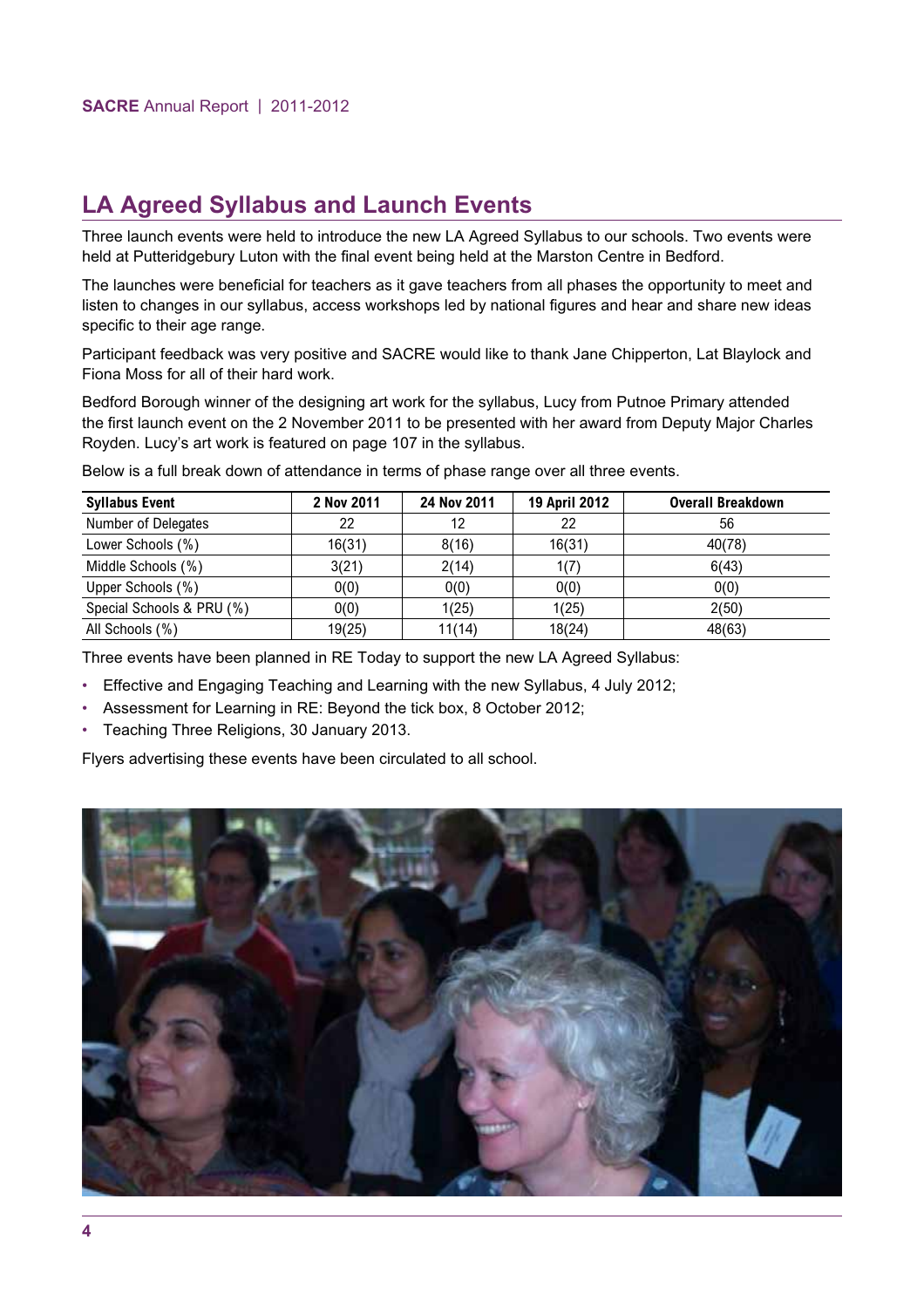#### **SACRE** Annual Report | 2011-2012

# **Winning Entries**



**Inoja, aged 13 ^** Chalney Girls Luton



**Roman, aged 4 ^** Cranfield Lower Central Bedfordshire



**Lucy, aged 10 ^** Putnoe Primary Bedford Borough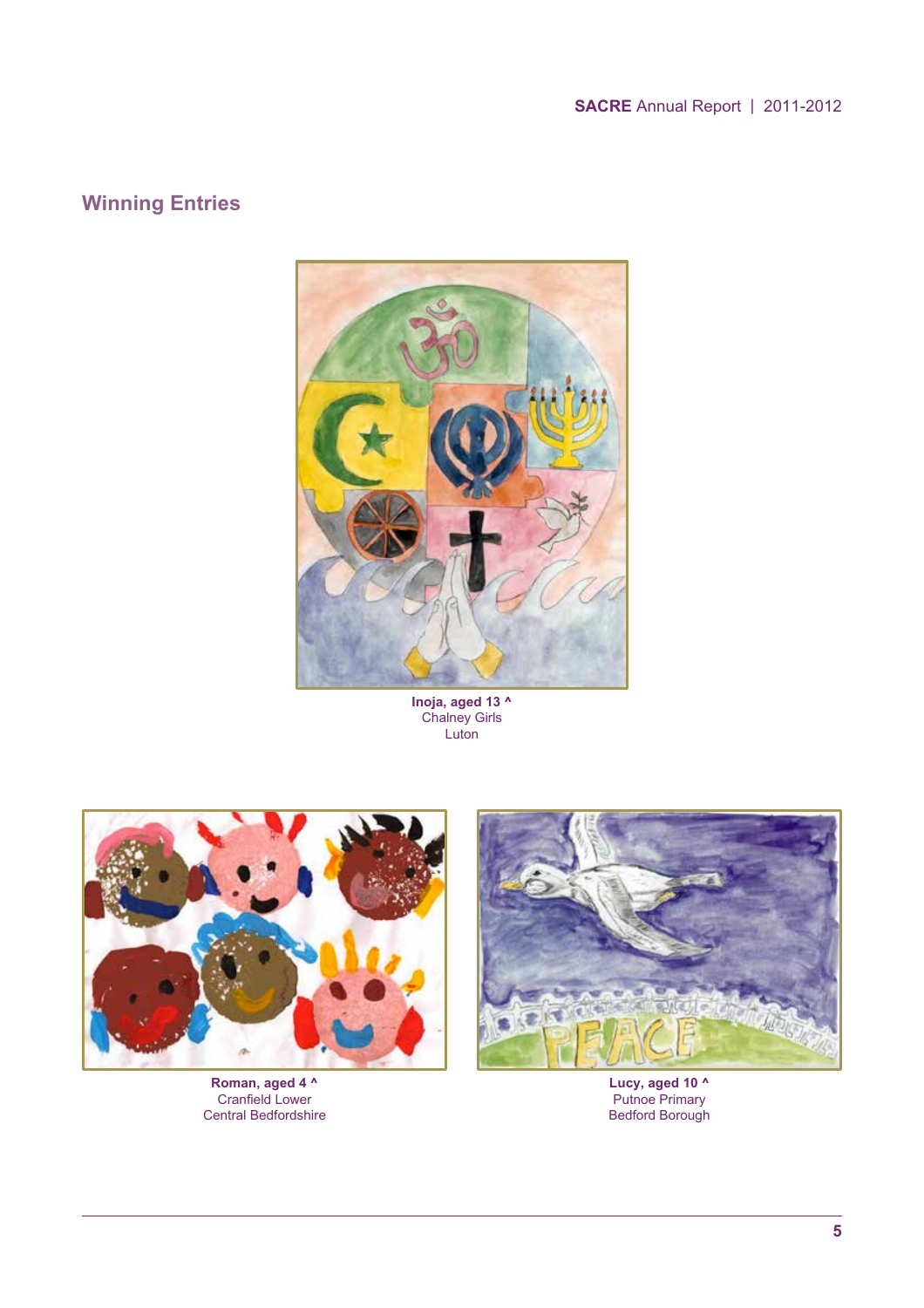#### **SACRE** Annual Report | 2011-2012







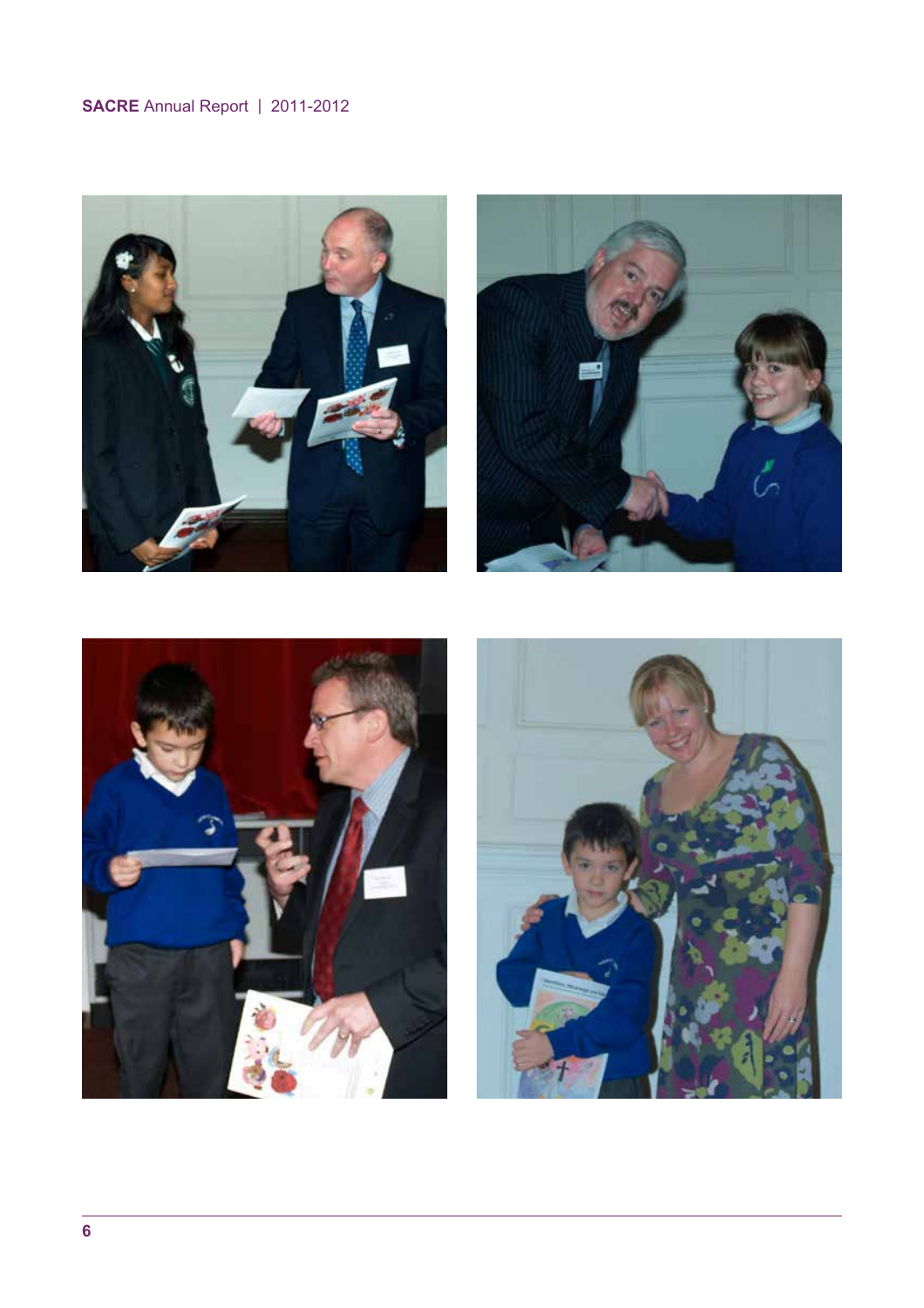#### **SACRE survey**

Between September 2011 to May 2012; fifty percent of the foundation and community schools in Bedford Borough were visited with a survey questionnaire adapted from the original version written by Robin Rice. The aim of the survey was to obtain a clearer picture of RE provision across Bedford Borough and to identify any gaps in provision or further support schools required in terms of RE in the classroom, leadership of RE in school and SMSC.

A report from the findings was written and presented to SACRE at the third and final meeting of 2011 – 2012 with an action plan to be created for the first meeting of the 2012 – 2013 academic year.

The report and action plan will be circulated to all schools and SACRE would like to thank the schools who participated in the survey.

#### **Development opportunities for RE teachers**

Three Professional Study Group meetings were held in the academic year 2011 – 2012.

The first meeting was held on Wednesday 21 September 2011. A group of 32 lower and middle school teachers attended the Queens Park Faith Tour and this was followed by an afternoon session focusing on changes to the new LA Agreed Syllabus and planning.

At the second meeting on the 9 February, 22 delegates attended representing 20 lower and middle schools (31%).

At the final meeting on the 21 May 2012, 18 delegates attended the meeting on the 21 May representing 18 lower and middle schools (28%).

The focus of the final PSG meetings of 2011 – 2012 was joint planning for the new LA Agreed Syllabus with schools working in phase groups to work and plan together in order to support the teaching launch of the LA Agreed Syllabus from September 2012.

## **Advice and Support for Schools**

Many schools use the support and resources provided by Jane Chipperton, Religious Education Adviser for the Diocese of St Albans, who oversees a resource base at St Mark's church Centre, Brickhill. The resource collection and beds-re website (www.beds-re-resources.org.uk), support the multi faith approach of the Agreed Syllabus, which is available throughout the day and in school holidays. SACRE members wish to express their thanks to the Diocese of St Albans, St. Mark's Brickhill and Jane Chipperton for providing this service.

The RE Society for Bedfordshire has been active in publicising courses running in the area, organising visits to places of worship for different faiths and providing after-school workshops for teachers. SACRE receives copies of the RE Society's informative newsletter which the LA sends to all schools.